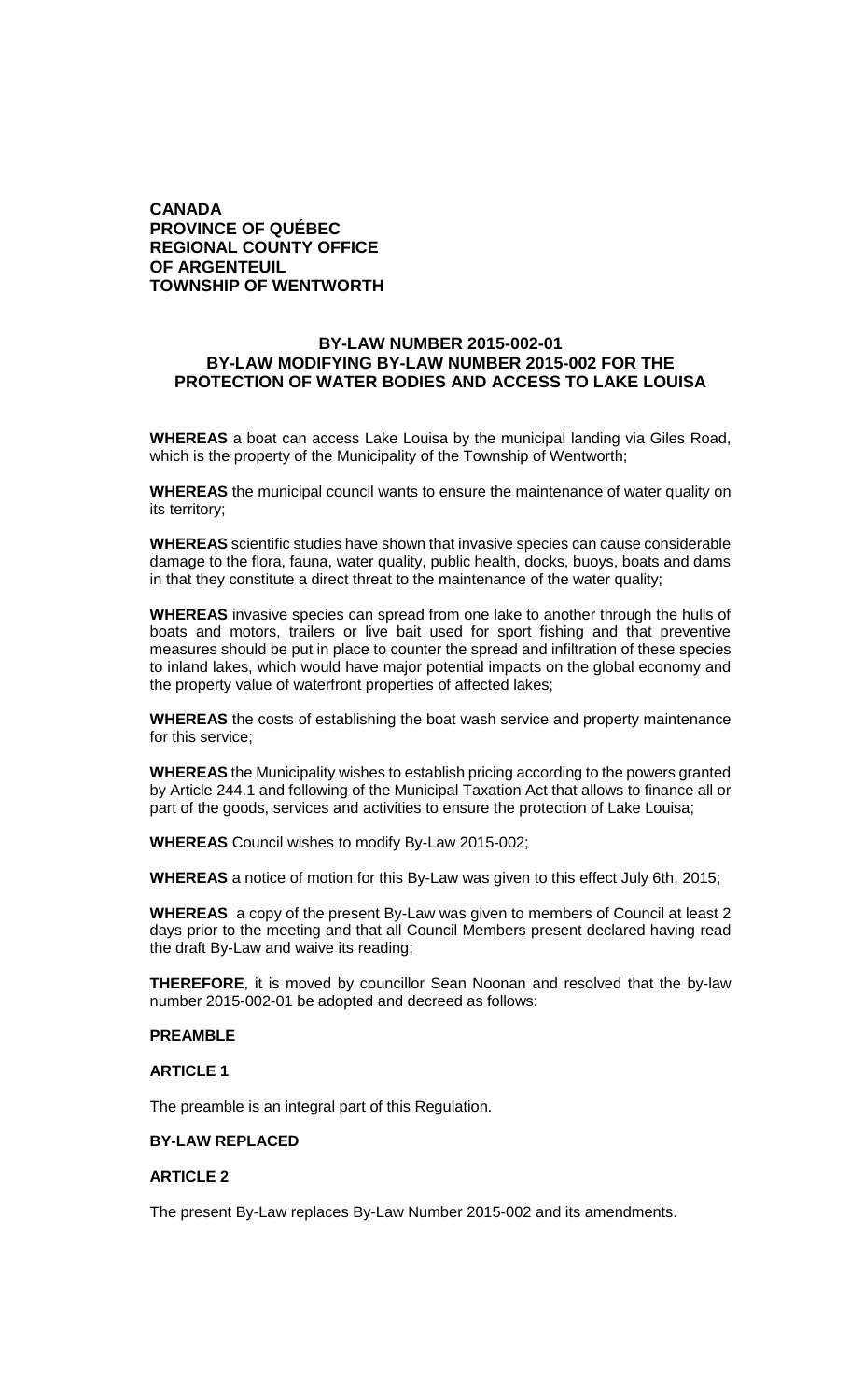#### **OBJECTIVES**

#### **ARTICLE 3**

This By-Law aims to regulate access to Lake Louisa by a municipal or private landing to prevent the invasion of water bodies by invasive alien species, to ensure the maintenance of water quality and ensure the safe use of Lake Louisa.

### **DEFINITIONS**

#### **ARTICLE 4**

**Washing certificate:** A certificate issued after washing in accordance with this Regulation.

**Non-resident taxpayer:** Any taxpayer and non-resident in the territory of the municipality, as owner of a non-constructed lot.

**Controller:** In addition to a municipal officer, any person authorized by the Municipality to implement this Regulation.

**Private landing:** A place where it is possible to carry out the launching of a boat, which belongs to a waterfront property owner of Lake Louisa.

**Municipal Landing:** A place designated by resolution of the Municipality, which it owns and provides access to Lake Louisa.

**Motorboat:** Any device, structure and buoyant device provided with a motor, and which is intended for movement on water, with the exception of an aircraft.

**Non-motorized craft:** Any vessel that is not a motorized boat.

**Utility boat:** Any motorized boat whose sole purpose is to carry out work from the surface of the water or move equipment through the water surface and whose presence on Lake Louisa is also included in this category, any motorized boat used for supervision by a competent authority, such as the Sûreté du Québec and the Canadian Coast Guard, or any motorized boat to take samples as part of environmental studies.

**Invasive alien species:** An organism outside its natural range and can become invasive.

**Lake:** Subject to this By-Law is Lake Louisa.

**Washing:** Action to clean a boat and its accessories at a washing station before the launching, using a pressure washer, with no detergent or acid to remove from the boat and all accessories exotic and invasive organisms that may be present.

**Non-resident non taxpayer:** Anyone who is not a taxpayer and is not a resident on the territory of the municipality.

**Person:** Person or entity.

**Washing station:** A physical installation fitted for washing boats before launching and whose location is designated by the municipal council.

**Waterfront Property owner:** Any natural or legal person who owns a property adjacent to Lake Louisa. Also included are the owners of a notarized right of way at Lake Louisa.

**Trailer:** All equipment used to transport a boat.

**Resident:** Anyone who owns a residential or commercial building located on the territory of the Municipality (or who is domiciled on the territory of the Municipality), which holds a lease for a period of at least (3) months or is an occupant of a business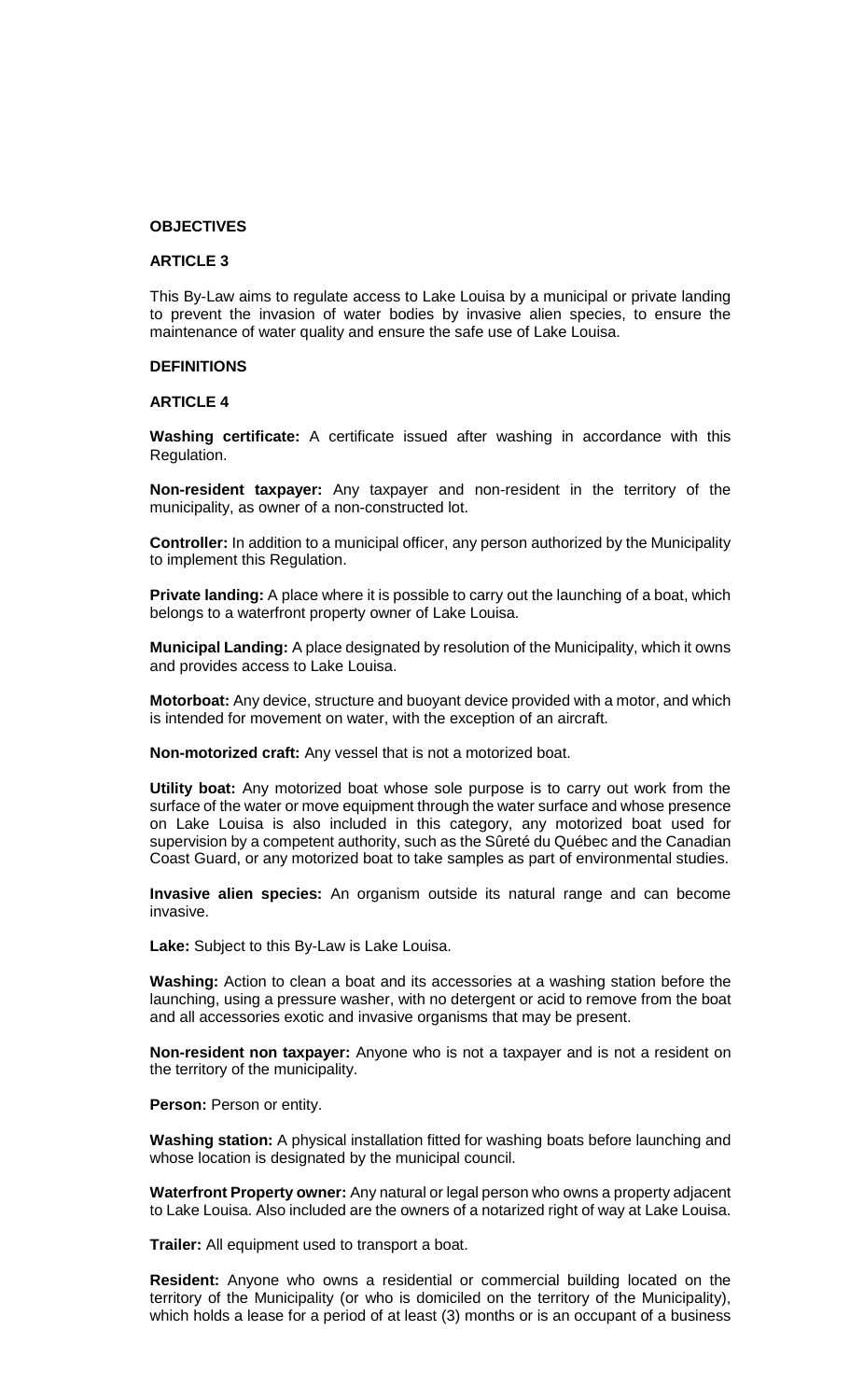establishment within the meaning of the Municipal Taxation Act (RSQ c. E-21), located on the territory of the Municipality.

**User:** Any person having custody and control of a vessel;

**Access permit:** a compulsory sticker issued by the Municipality identifying the users whom have signed the application for an access permit attesting that the boat has never circulated in another body of water other than Lake Louisa.

### **OBLIGATION TO WASH**

## **ARTICLE 5**

All users must, prior to the launching of a motorized or non-motorized boat on Lake Louisa, have an access permit issued by the municipality or wash the boat, motor and trailer, if appropriate, at a washing station designated by the municipal council.

### **WASHING CERTIFICATE**

## **ARTICLE 6**

To obtain a washing certificate, users must:

1) Apply to this effect to an attendant working at the municipal washing station, during opening hours, providing the following information:

a. His name, address, telephone number and identification which includes a photograph;

b. The description of his boat, its category, brand, color, size, serial number, including the engine and, where applicable, the registration number and / or his vehicle and trailer;

c. Be able to provide proof of residence or proof of ownership by producing supporting documents such as tax bill or;

d. Present a valid membership card of the "Hunting and Fishing Club of Argenteuil", if applicable;

2) Take note of this By-Law, attest to having read and agree to comply;

3) Make clear his craft and, if applicable, motor and trailer, at a washing station by an employee working there or under the supervision of the attendant working there;

4) Pay the cost of the washing certificate in the amount established by regulation.

# **CONDITIONS FOR THE REMITTANCE OF AN ACCESS PERMIT**

### **ARTICLE 7**

1) To invoke the provisions of this Regulation and obtain an access permit, the applicant must meet the following conditions:

a. Complete and sign the application form required by the Municipality;

2) An application must contain the following information:

a. His name, address, telephone number and identification which includes a photograph;

b. The description of his boat, its category, brand, color, size, serial number, including the engine and, where applicable, the registration number and / or his vehicle and trailer;

c. Be able to provide proof of residence or proof of property ownership by producing supporting documents such as a tax bill and ;

d. Be able to provide proof of ownership for the boat by producing supporting documents such as the pleasure craft license or bill of sale;

3) Take note of this By-Law, attest to having read and agree to comply;

4) Place in a visible location on the boat, such as on the flat surface forming the stern of the vessel, the sticker issued by the Municipality attesting the remittance of an access permit.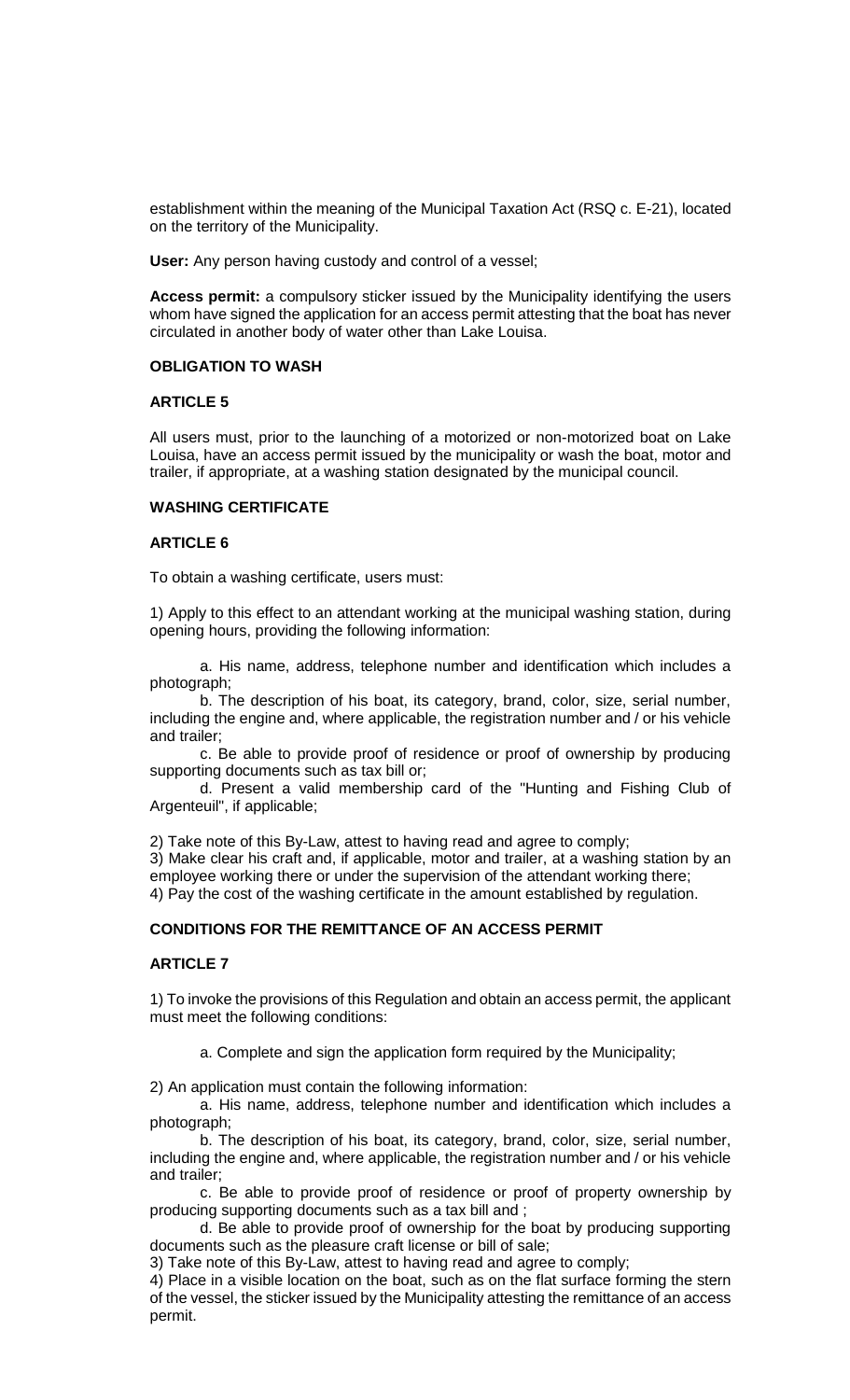# **POSSESSION OF A WASHING CERTIFICATE OR ACCESS PERMIT**

## **ARTICLE 8**

Any user whose boat is on Lake Louisa must possess either a washing certificate or access permit.

# **DUTY TO PRESENT THE WASHING CERTIFICATE OR ACCESS PERMIT**

## **ARTICLE 9**

The user of a boat that is on Lake Louisa must, at the request of the controller, show his washing certificate or access permit.

# **VALIDITY OF THE WASHING CERTIFICATE OR ACCESS PERMIT**

## **ARTICLE 10**

A washing certificate or access permit ceases to be valid upon the sale of the boat and or when the boat that had been allowed to circulate leaves Lake Louisa.

## **SPECIAL RATE**

### **ARTICLE 11**

All members of the "Hunting and Fishing Club of Argenteuil" are liable to the same amounts for a washing certificate as residents, and that, according to the current pricing regulations provided for in Article 6.

For participants fishing in tournaments of the "Hunting and Fishing Club of Argenteuil" and "Lake Louisa," the washing certificate is free for those days, for every fisherman with a boat, on the express condition that the boat has previously been washed at the washing station designated by the municipal Council and it is free of any residual water.

For participants of the "Lake Louisa Great Relay Race" and the group "SPANK" the washing certificate is free for those days, on the express condition that the boat has previously been washed at the washing station designated by the municipal Council and it is free of any residual water.

# **UTILITY TYPE VESSEL**

### **ARTICLE 12**

This By-Law applies to any user of a utility type boat.

### **ACCESS TO LAKE LOUISA**

## **ARTICLE 13**

Access to Lake Louisa for any motorized or non-motorized craft, both for the launch and for the release from the water is done by the municipal landing or by a private landing for any user.

This provision does not allow for a private landing to be used for commercial purposes unless the municipal regulations permit.

## **INFRACTIONS**

### **ARTICLE 14**

A person who deposits or allows to be deposited in any manner whatsoever, invasive alien species in a water body of the Municipality is an offense and is strictly prohibited.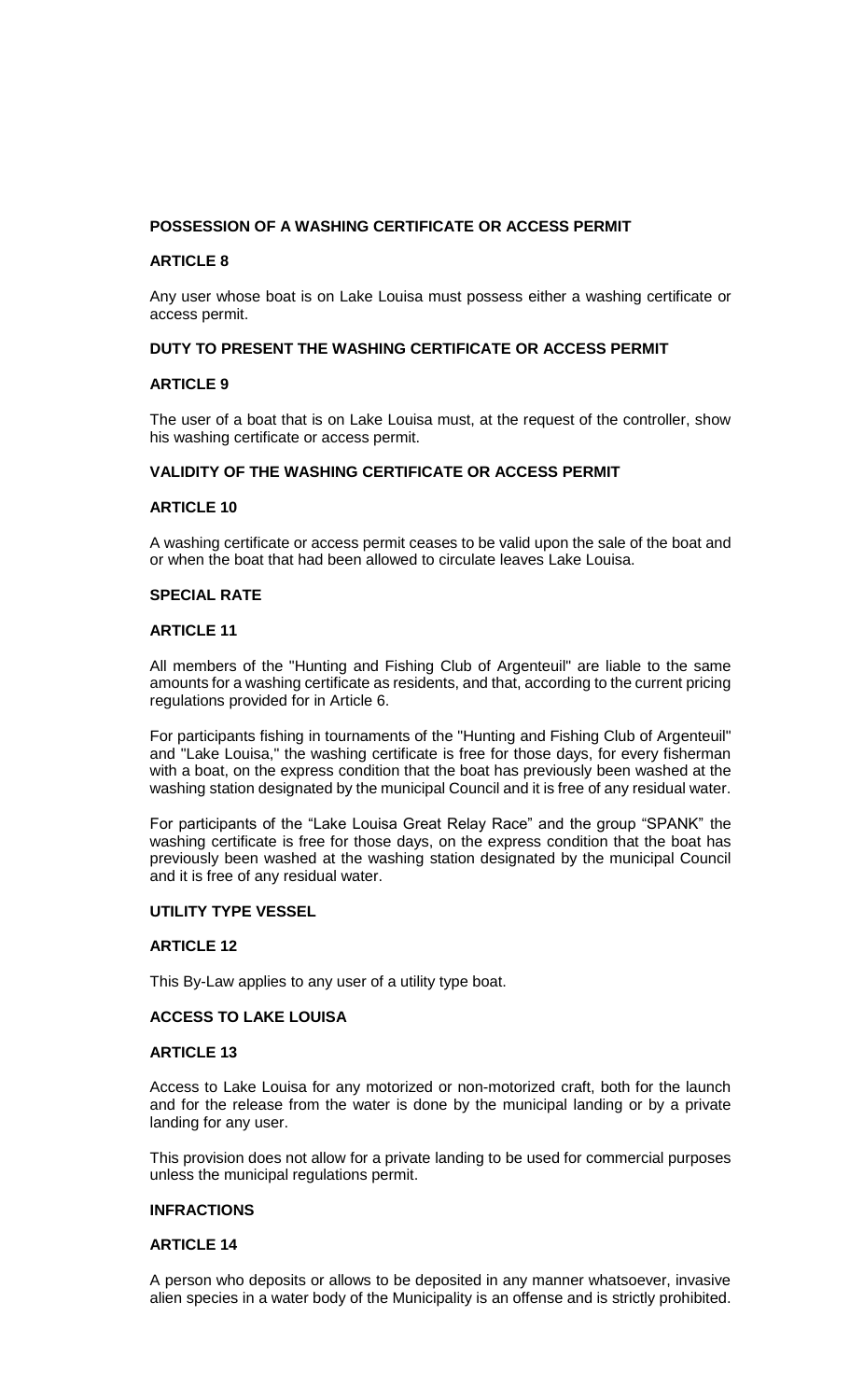### **ARTICLE 15**

The fact that any user of a motorized or non-motorized craft that does not provide their boat washing certificate, as described in Article 5, on the request of an authorized person by the Municipality to implement this By-Law is an offense and is strictly prohibited.

#### **ARTICLE 16**

Any violation under these Regulations is an offense and is prohibited.

All owners of a building in the Municipality are responsible tenants and occupants of that building and must ensure that this Regulation is respected.

## **ADMINISTRATION REGULATIONS**

#### **ARTICLE 17**

The municipal council may authorize by resolution any measure necessary to stop any infringement to the By-Law and may appoint any person designated specifically to take criminal or civil action on behalf of the Municipality for breach of regulations under the Code of Criminal Procedures (RSQ, c . C-25.1).

#### **INSPECTION**

#### **ARTICLE 18**

The designated person is authorized to visit and examine between 7am and 7pm, any movable or immovable property, as well as the interior and exterior of any house, building or structure, to see if the regulations and application entrusted to it are observed, to verify any information or determine any fact necessary to exercise within its functions.

The owner or occupant of these houses, buildings and structures must allow entrance and answer all questions put to him in connection with the enforcement.

The designated person may be accompanied during the visit by anyone who can help him in his duties.

## **PENALTIES AND FINES**

#### **ARTICLE 19**

Any person who contravenes any of the provisions of this By-Law commits an offense and is liable, for a first offense, to a fine of three hundred dollars (\$ 300) up to no more than one thousand dollars (\$ 1000) if the offender is a physical person, and two thousand dollars (\$ 2000) for a corporation. For any subsequent offense, the person is liable to a fine of two thousand dollars (\$ 2000) if the offender is a physical person and four thousand dollars (\$ 4,000) if the offender is a corporation.

The details for the payment of fines and fees imposed under this section and the consequences of failure to pay said fines and fees on time, are prepared in accordance with the Code of Criminal Procedures (RSQ, c. C25 .1).

If an infraction lasts more than one day, the offense committed each day constitutes a separate offense and the penalties decreed for each offense may be imposed for each day the offense under this section.

## **LANGUAGE**

#### **ARTICLE 20**

In Case of differences between the French and English versions, the French version prevails.